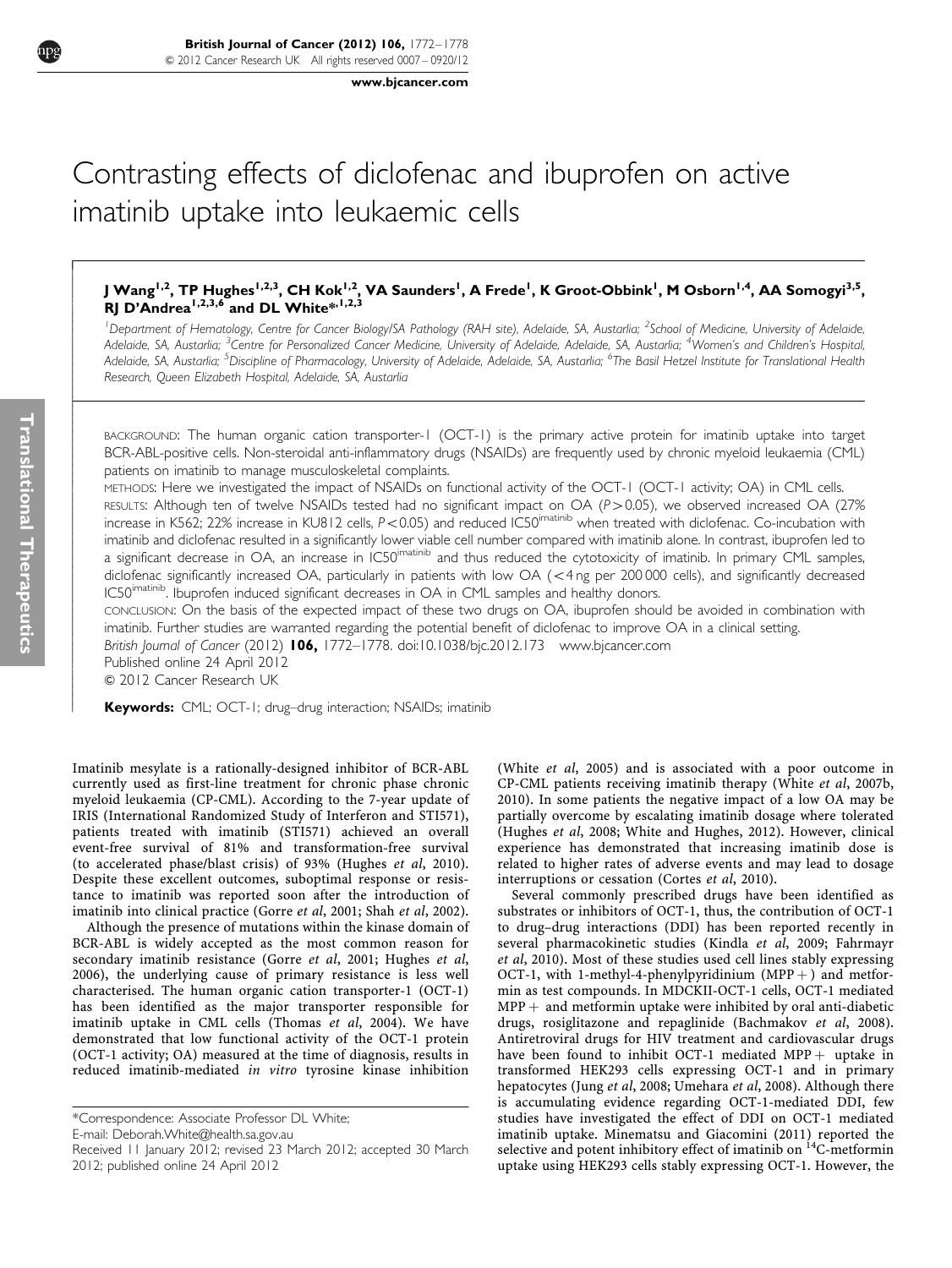1773

[DDI involving imatinib and OCT-1 in CML cells has not been fully](#page-6-0) [assessed to date.](#page-6-0)

Non-steroidal anti-inflammatory drugs (NSAIDs) are a class of structurally diverse drugs that effectively inhibit cyclooxygenases (COX-1 and COX-2) (Ulrich et al[, 2006\). Non-steroidal anti](#page-6-0)[inflammatory drugs are very commonly used for treatment of](#page-6-0) [arthritic conditions and different types and severities of inflam](#page-6-0)[mation. There has been abundant evidence of DDI between](#page-6-0) [NSAIDs and other co-administrated drugs, which may prolong the](#page-6-0) [plasma elimination and lead to various side effects such as liver](#page-6-0) [damage \(Bjorkman, 1998\), kidney dysfunction \(Perneger](#page-6-0) et al, [1994\), and aggravation of cardiovascular diseases \(Farooq](#page-6-0) et al, [2008\). Recently, several studies suggested that the transporter](#page-6-0) [responsible for the renal uptake and secretion for NSAIDs is the](#page-6-0) [human organic anion transporter-1 \(OAT-1\) \(Apiwattanakul](#page-5-0) et al, 1999; Nozaki et al, 2004; Honjo et al[, 2011\). At clinically relevant](#page-6-0) [concentrations, NSAIDs efficiently inhibit hOAT-1-mediated](#page-6-0) [transport of adefovir in a cell line stably expressing hOAT-1](#page-6-0) (Mulato et al[, 2000\). Although it has been reported that NSAIDs](#page-6-0) [are not substrates of OCT transporters \(Khamdang](#page-6-0) et al, 2002), [NSAIDs such as diclofenac, ibuprofen, indomethacin and sulindac](#page-6-0) [have been demonstrated to significantly inhibit OCT-1-mediated](#page-6-0) TEA uptake at the concentration of  $0.5 \text{ mm}$  in transfected  $S_2$  [cells](#page-6-0) [expressing hOCT-1 \(Khamdang](#page-6-0) et al, 2002). As about one-quarter [to one-half of CML patients on imatinib develop musculoskeletal](#page-6-0) [complaints \(muscle cramps, myalgia, arthralgia\), which may](#page-6-0) [need to be managed with NSAIDs \(Deininger](#page-6-0) et al, 2003), it is of [particular relevance to investigate the effect on imatinib uptake of](#page-6-0) [NSAIDs. An understanding of the effects that these drugs may have](#page-6-0) [on imatinib influx in BCR-ABL-positive cells is of significant value](#page-6-0) [for clinical practice.](#page-6-0)

In this study we performed a systematic functional analysis of the effects of 12 commonly used NSAIDs on imatinib uptake via OCT-1 in CML cell lines, and de novo CP-CML patients' cells. As previous studies have demonstrated that the influx of nilotinib and dasatinib are not mediated by OCT-1 (White et al[, 2006; Giannoudis](#page-6-0) et al, 2008; Hiwase et al[, 2008\), imatinib was selected as the only relevant](#page-6-0) [substrate for the OCT-1 transporter in the current study. Our data](#page-6-0) [demonstrates that NSAIDs result in varying effects on OA. Among](#page-6-0) [them two widely used NSAIDs, diclofenac and ibuprofen, resulted in](#page-6-0) [significant change in the OA, kinase inhibition and imatinib efficacy](#page-6-0) in vitro at clinically achievable total plasma concentrations  $(10 \mu)$ MM [for diclofenac and 130](#page-6-0)  $\mu$ m for ibuprofen) (Siu et al, 2000; Juhlin et al, [2004; Bramlage and Goldis, 2008\). Thus, their concomitant use with](#page-5-0) [imatinib in CML patients warrants further experimental and clinical](#page-5-0) [examination.](#page-5-0)

## MATERIALS AND METHODS

#### Cell lines

Human BCR-ABL-positive K562 and KU812 CML cell lines were obtained from the American Type Culture Collection (ATCC, Manassas, VI, USA). All cell lines were cultured in a 37  $^{\circ}$ C humidified atmosphere of 5%  $CO<sub>2</sub>$  in RPMI-1640 media (Sigma-Aldrich, St. Louis, MO, USA) supplemented with 10% foetal bovine serum (JRH Biosciences, Lenexa, KS, USA), 2 mm L-glutamine (SAFC Biosciences, Lenexa, KS, USA) and  $100 \text{ U ml}^{-1}$  penicillin G/streptomycin (Sigma-Aldrich).

## Patient samples

Blood was obtained from de novo CP-CML patients, before the commencement of imatinib therapy. Normal blood was obtained from healthy volunteers. All blood samples were collected with informed consent in accordance with the Declaration of Helsinki. Mononuclear cells (MNCs) were isolated from blood using Lymphoprep (Axis Shield, Oslo, Norway) density gradient centrifugation. Experiments were performed on fresh or frozen cells. Use of clinical trial patients' samples (TIDELI) was approved by the Royal Adelaide Hospital Research Ethics Committee (Novartis protocol No: CST15710106).

# Drugs

Imatinib mesylate, together with labelled imatinib  $($ [ $<sup>14</sup>C$ ]-STI571)</sup> were kindly provided by Novartis Pharmaceuticals (Basel, Switzerland). Celecoxib and rofecoxib were purchased from Toronto Research Chemicals (Ontario, CA, USA). Paracetamol was kindly provided by Professor Andrew A Somogyi, the University of Adelaide (Adelaide, Australia). Other NSAIDs were purchased from Sigma-Aldrich and dissolved as per manufacturer's instructions. For those drugs dissolved in DMSO or ethanol, the final concentration of the solvents ranged from 0.14–0.25% (v/ v). The concentrations of NSAIDs used in this study were selected according to the concentrations reported to be the maximum plasma concentrations after therapeutic dosing. For those of which the optimal concentrations were unknown, the concentrations commonly chosen in high-throughput cell-based small-molecule screens were used (Supplementary Table 1). The OCT-1 inhibitor prazosin (Sigma-Aldrich) was dissolved in methanol and used at 100  $\mu$ m. The final concentration of methanol was 1% (v/v).

#### Radio-labelled drug uptake (IUR) assay and OA assay: assessment of the effects of NSAIDs on OA modulation

As previously described (White et al[, 2007b\), the radio-labelled](#page-6-0) [intracellular uptake and retention \(IUR\) assay measures the](#page-6-0) [intracellular concentration of imatinib achieved and maintained](#page-6-0) [in cells over a 2-hour period. Non-steroidal anti-inflammatory](#page-6-0) [drugs and the potent inhibitor of OCT-1, prazosin were added to](#page-6-0) [the IUR assay simultaneously with radio-labelled imatinib. After](#page-6-0) [incubation, the cellular and aqueous phases were separated and](#page-6-0) [incorporation was determined using a Topcount Microplate Beta](#page-6-0) [Scintillation counter \(Canberra Packard, Meriden, CO, USA\)](#page-6-0) [following the addition of Microscint20 scintillation fluid \(Perkin](#page-6-0) [Elmer, Boston, MA, USA\). The OA was determined by calculating](#page-6-0) the difference of the IUR with or without  $100 \mu$ M prazosin.

# IC50imatinibassay: assessment of the effects of NSAIDs on tyrosine kinase inhibition

The IC50 assay was performed as previously described [\(White](#page-6-0) et al, 2005), based on the in vitro [reduction in the level of](#page-6-0) [phosphorylated Crkl \(p-Crkl\) as a result of exposure to increasing](#page-6-0) concentrations of imatinib (ranged from 0 to  $100 \mu$ M). The percentage of p-Crkl to non-p-Crkl at  $0 \mu$ M imatinib was [standardised to 100%, and all other data points were normalised](#page-6-0) [to this value. The IC50 was defined as the concentration of](#page-6-0) [imatinib producing a 50% decrease in the level of p-Crkl compared](#page-6-0) [with untreated controls. The effects of NSAIDs were determined by](#page-6-0) [comparing the IC50 in the presence and absence of NSAIDs in cell](#page-6-0) [lines and primary patients' material.](#page-6-0)

#### Trypan blue exclusion assay: assessment of the effects of NSAIDs on the number of viable cells in the presence of imatinib

After treatment with NSAIDs and various concentrations of imatinib (indicated in the text) for 72 hours, cells were harvested and viable cell numbers were assessed using the trypan blue (Sigma-Aldrich) exclusion method. The number of viable cells was then compared with a control treatment in the absence of NSAIDs.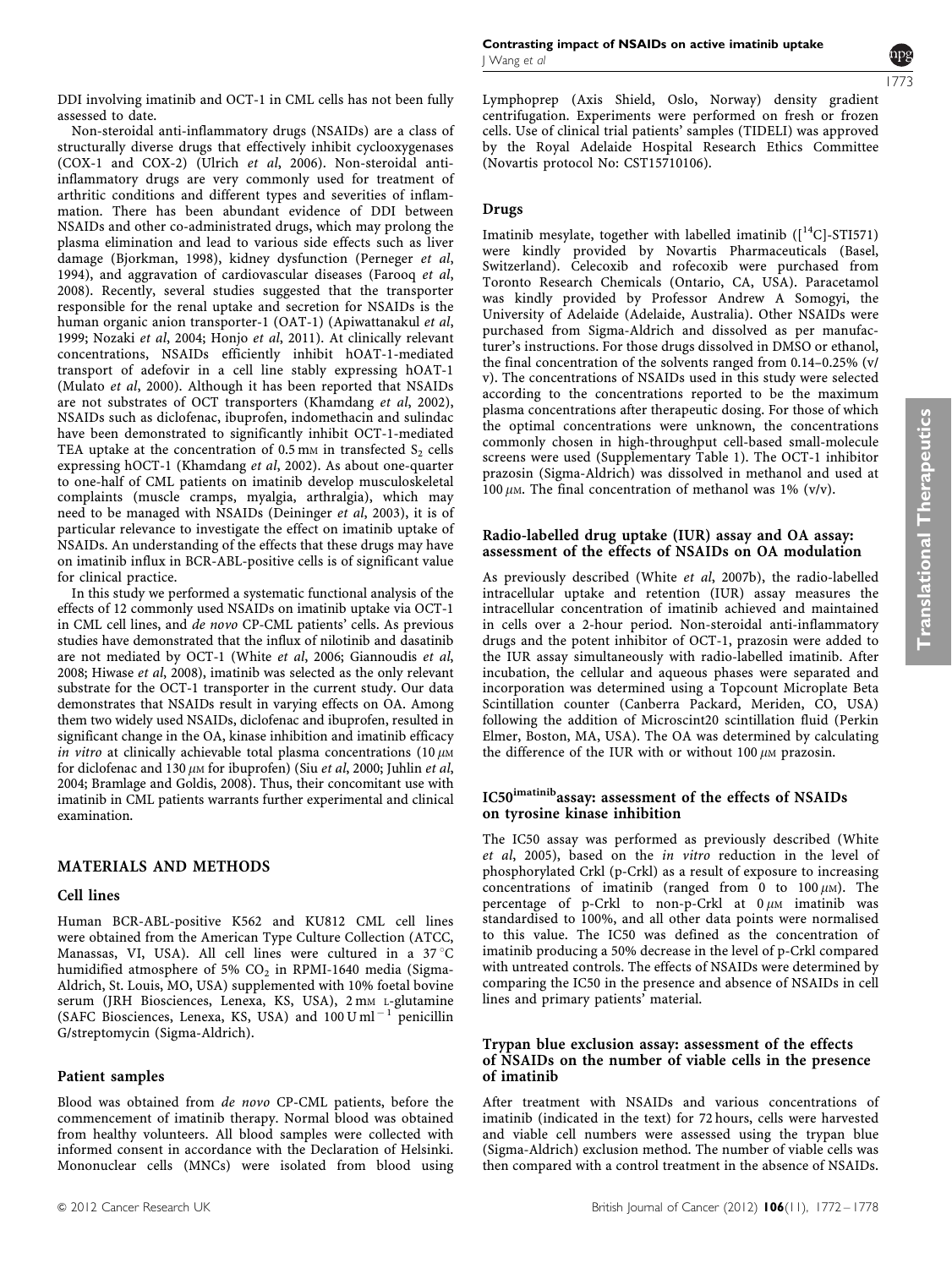#### RQ-PCR assay: assessment of the effects of NSAIDs on OCT-1 mRNA levels

The RQ-PCR for transporter mRNA expression was performed as previously described (White et al[, 2007b\). The cells were](#page-6-0) [harvested after 2-hour incubation with NSAIDs. RNA was then](#page-6-0) [extracted using TRIzol Reagent \(Invitrogen, Carlsbad, CA, USA\).](#page-6-0) [The sequences for the primers were as follows: OCT-1 forward](#page-6-0) [5](#page-6-0)'[-CTGAGCTGTACCCCACATTCG-3](#page-6-0)'[, OCT-1 reverse 5](#page-6-0)'[-CCAACA](#page-6-0) [CCGCAAACAAAATGA-3](#page-6-0)'[.](#page-6-0)

### Statistical analyses

All statistical analyses are indicated where applied and were performed using Sigma Stat Software 3.0 (Systat Software Asia Pacific Ltd, Richmond, CA, USA). The unpaired t-test was used to define differences between blank and NSAIDs-treated group, and correlation was performed using the Pearson Product Moment. Data are presented as mean  $\pm$  s.e.m. for at least three biological replicates. Differences were considered to be statistically significant when the P-value was less than 0.05.

# RESULTS

Translational

**Translational Therapeutics** 

Therapeutics

# Effects of NSAIDs on OA and IC50imatinib of BCR-ABL-positive cell lines

Diverse effects on OA were observed in BCR-ABL positive cell lines (K562 and KU812) in the presence and absence of NSAIDs. Although the majority of NSAIDs selected (9 of 12) failed to induce any significant change in OA (Figure 1A), a significant increase in OA was observed in K562 cells treated with either  $10 \mu$ M diclofenac (27%,  $n = 4$ ,  $P = 0.007$ ) or 16  $\mu$ M fenbufen (33%,  $n = 9$ ,  $P = 0.006$ ), Similarly, a 22% increase was observed in OA when KU812 cells were treated with 10  $\mu$ M diclofenac ( $n = 6$ ,  $P = 0.003$ , Figure 1B). Although not significant, incubation with fenbufen resulted in a 21% increase in OA in KU812 cells ( $n = 5$ ,  $P = 0.328$ ). Surprisingly, and in contrast, the OA was reduced in the presence of ibuprofen (48% of vehicle control in K562,  $n = 4$ , P<0.001, Figure 1A; 59% of vehicle control in KU812,  $n = 6$ ,  $P < 0.001$ , Figure 1B). As diclofenac and ibuprofen demonstrated the most significant effect on OA, and as both are commonly used in clinical practice, these drugs were selected for further experimentation.

# Effects of diclofenac and ibuprofen on IC50imatinib of BCR-ABL-positive cell lines

To assess whether the observed divergent alterations in OA translate into changes in tyrosine kinase inhibition, the IC50<sup>imatinib</sup> was examined in K562 and KU812 cells with or without diclofenac or ibuprofen. A significant decrease in the IC50<sup>imatinib</sup> was observed in K562 cells when treated with diclofenac  $(5.7 \pm 0.8 \text{ to}$  $3.7 \pm 0.7 \mu$ M,  $P = 0.013$ ,  $n = 3$ , [Figure 2A\). In addition, a similar](#page-3-0) [decrease](#page-3-0) [was](#page-3-0) [observed](#page-3-0) [in](#page-3-0) [the](#page-3-0) [KU812](#page-3-0) [IC50](#page-3-0)<sup>imatinib</sup> [in the presence of](#page-3-0) diclofenac  $(3.5 \pm 0.6 \text{ to } 2.2 \pm 0.4 \mu \text{M}, P = 0.007, n = 3, \text{ Figure 2B}).$  $(3.5 \pm 0.6 \text{ to } 2.2 \pm 0.4 \mu \text{M}, P = 0.007, n = 3, \text{ Figure 2B}).$  $(3.5 \pm 0.6 \text{ to } 2.2 \pm 0.4 \mu \text{M}, P = 0.007, n = 3, \text{ Figure 2B}).$ [In](#page-3-0) [contrast,](#page-3-0) [ibuprofen](#page-3-0) [significantly](#page-3-0) [elevated](#page-3-0) [the](#page-3-0) IC50<sup>imat[in](#page-3-0)ib</sup> in K562 and KU812 cells  $(5.7 \pm 0.8 \text{ to } 8.1 \pm 0.5 \mu \text{m}$  and  $3.5 \pm 0.6 \text{ to }$ 6.6 ± 0.8  $\mu$ [M, respectively;](#page-3-0) P<0.001, n = [3\).](#page-3-0)

#### Effects of diclofenac and ibuprofen on viable cell counts when co-administrated with imatinib and OCT-1 mRNA levels in BCR-ABL-positive cells

To address whether the changes in imatinib intracellular concentration and IC50<sup>imatinib</sup> mediated by diclofenac or ibuprofen translate to changes in viable cell number, the trypan blue cell exclusion assay was performed with K562 and KU812 cells in the presence or absence of diclofenac and ibuprofen. After 72 hours



Figure I Non-steroidal anti-inflammatory drugs induce divergent effects on OCT-1 activity in BCR-ABL-positive cells. NSAIDs and the potent inhibitor of OCT-1, prazosin, were added to the OCT-1 activity assay<br>simultaneously with <sup>14</sup>C-imatinib. After 2-hour incubation, the OA was determined by calculating the difference of the intracellular uptake and retention with or without prazosin. Results (mean±s.e.m.) are expressed as percentage of own solvent control, which was set at a value of 100%, for at least three biological replicates.  $^{*}P<0.05$  vs control;  $^{*}P<0.001$  vs control. (A) OCT-1 activity in the presence of 12 NSAIDs in K562 cells. (B) OCT-1 activity in the presence of 10  $\mu$ m diclofenac, 16  $\mu$ m fenbufen and  $145 \mu$ m ibuprofen in KU812 cells.

incubation with varying doses of imatinib as shown in [Figure 3,](#page-3-0) [KU812 cells are more sensitive to the effects of imatinib than K562](#page-3-0) [cells. Thus, different doses of imatinib were used in K562 and](#page-3-0) [KU812 cells. At relatively low doses of imatinib \(0.25](#page-3-0)  $\mu$ M for K562 cells;  $0.05 \mu M$  [for KU812 cells\), diclofenac resulted in a significantly](#page-3-0) [lower number of viable cells after 72 hours compared with imatinib](#page-3-0) alone  $(7.82 \pm 0.56 \times 10^5 \text{ ml}^{-1}$  $(7.82 \pm 0.56 \times 10^5 \text{ ml}^{-1}$  $(7.82 \pm 0.56 \times 10^5 \text{ ml}^{-1}$  $(7.82 \pm 0.56 \times 10^5 \text{ ml}^{-1}$  $(7.82 \pm 0.56 \times 10^5 \text{ ml}^{-1}$  vs  $10.95 \pm 1.01 \times 10^5 \text{ ml}^{-1}$  $10.95 \pm 1.01 \times 10^5 \text{ ml}^{-1}$  $10.95 \pm 1.01 \times 10^5 \text{ ml}^{-1}$  $10.95 \pm 1.01 \times 10^5 \text{ ml}^{-1}$  [in K562](#page-3-0) [cells:](#page-3-0)  $P = 0.021$  $P = 0.021$ ,  $n = 3$ ;  $5.40 \pm 0.34 \times 10^5 \text{ ml}^{-1}$  $5.40 \pm 0.34 \times 10^5 \text{ ml}^{-1}$  $5.40 \pm 0.34 \times 10^5 \text{ ml}^{-1}$  vs  $8.40 \pm 0.74 \times$  $8.40 \pm 0.74 \times$  $10^5$  $10^5$  [ml](#page-3-0)<sup>-1</sup> [in KU812 cells:](#page-3-0) P = [0.019,](#page-3-0) n = [3, Figures 3A and B\),](#page-3-0) [which](#page-3-0) [is](#page-3-0) [consistent](#page-3-0) [with](#page-3-0) [the](#page-3-0) [observed](#page-3-0) [decrease](#page-3-0) [in](#page-3-0) [IC50](#page-3-0)<sup>imatinib</sup>. [Interestingly, this effect is not due to diclofenac-induced cell death](#page-3-0) [as there was no significant change observed in cell viability in the](#page-3-0) [presence or absence of diclofenac alone.](#page-3-0)

In contrast, when K562 or KU812 cells were co-incubated with imatinib and ibuprofen there was a significant increase in viable cell number compared with cells treated with imatinib alone  $(8.16 \pm 1.01 \times 10^5 \,\text{ml}^{-1} \text{ vs } 4.88 \pm 0.96 \times 10^5 \,\text{ml}^{-1} \text{ in } K562 \text{ cells}$ at 0.5  $\mu$ M of imatinib, P = 0.004, n = 3; 7.23 ± 0.78 × 10<sup>5</sup> ml<sup>-1</sup> vs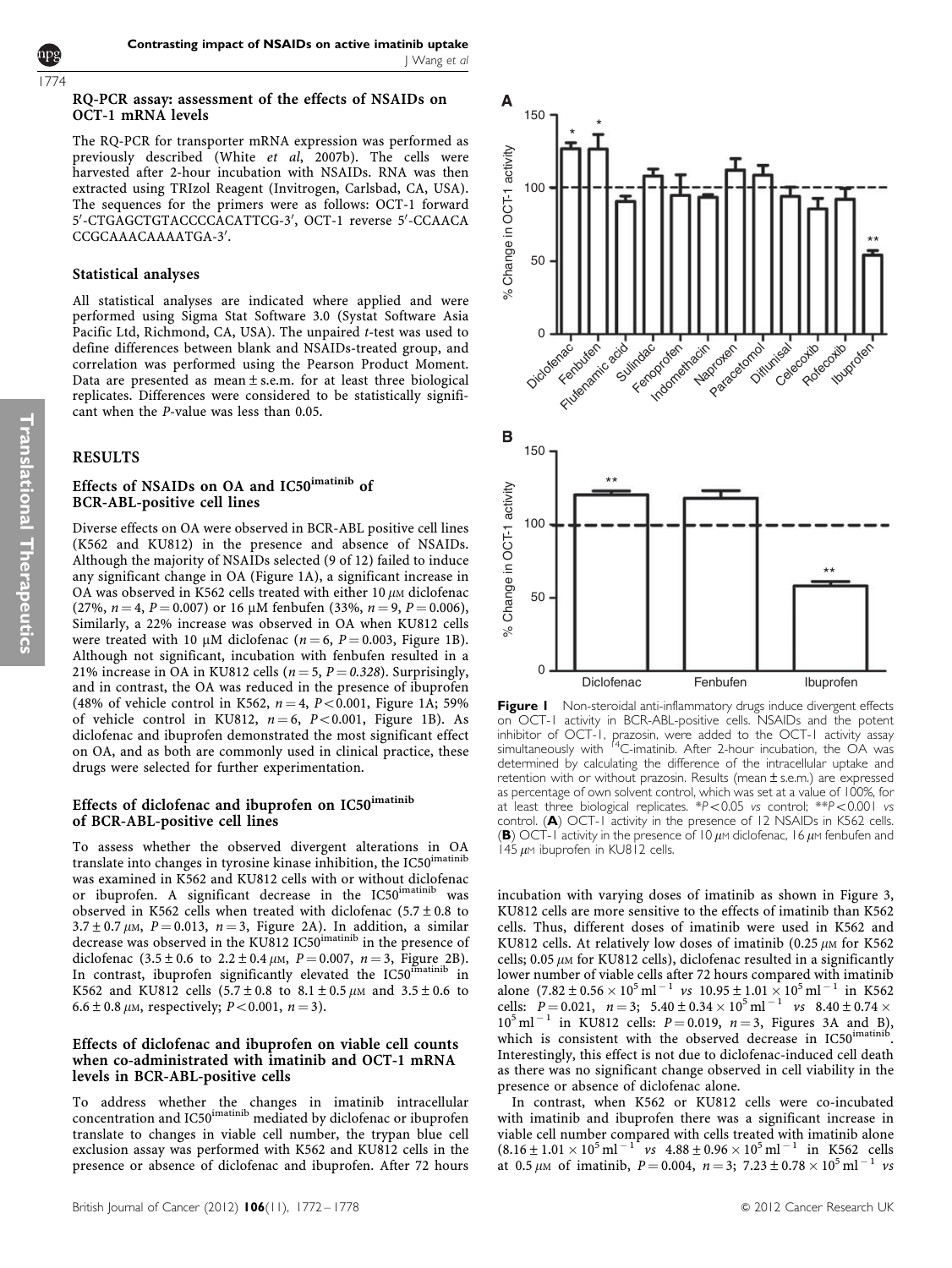<span id="page-3-0"></span>

**Figure 2** The IC50<sup>imatinib</sup> results in the presence or absence of  $10 \mu$ M diclofenac or 145  $\mu$ m ibuprofen. The *in vitro* reduction in the level of p-Crkl<br>by imatinib was detected using the IC50<sup>imatinib</sup> assay. Cells were incubated with 10  $\mu$ m diclofenac or 145  $\mu$ m ibuprofen and increasing concentrations of imatinib for 2 hours. The percentage of p-Crkl to non-p-Crkl at  $0 \mu$ M imatinib was standardised to 100%, and all other data points were normalised about this value. The IC50 was defined as the concentration of imatinib producing a 50% decrease in the level of p-Crkl compared with untreated controls. Error bars represent mean±s.e.m. for three biological replicates.  $*P<0.05$  vs control;  $*P<0.001$  vs control. The cumulative results (A) in K562 cells (B) in KU812 cells.

 $4.97 \pm 0.47 \times 10^5 \text{ ml}^{-1}$  in KU812 cells at 0.1  $\mu$ M of imatinib,  $P = 0.002$ ,  $n = 3$ , Figures 3A and B).

To determine whether the level of OCT-1 mRNA was affected by the presence of NSAIDs OCT1 transcript levels were analysed following a 2-hour incubation in the presence and absence of NSAIDs in both K562 and KU812 cells. There was no significant change in the level of OCT-1 mRNA with diclofenac or ibuprofen over the 2-hour period (data not shown), suggesting that these NSAIDs function via a post-transcriptional mechanism.

## Effects of diclofenac and ibuprofen on the OA of primary cells

Our previous TIDEL study in newly diagnosed CML patients receiving imatinib at 600 mg per day has described the link between OA and achievement of optimal or sub-optimal molecular response. The percentage of patients with high OA achieving major molecular response (MMR) by 24 months was significantly greater than that of patients with low OA (85%  $v_s$  45%,  $P = 0.004$ ) [\(White](#page-6-0) et al[, 2007b\). Dividing the OA groups further into quartiles,](#page-6-0) patients with OA in the lowest quartile  $(Q1, OA < 4$  ng per 200 000 [cells\) have a significantly poorer response to imatinib treatment](#page-6-0) [than those in higher quartiles \(White](#page-6-0) et al, 2010). To examine the [effect of both drugs on OA in primary CML samples, OA of MNCs](#page-6-0)





Figure 3 The effects of diclofenac and ibuprofen on the number of viable cells after 72 hours co-incubation with imatinib. The number of viable cells was determined using the trypan blue exclusion method after treatment with NSAIDs and imatinib for 72 hours. 10  $\mu$ m diclofenac coadministered with imatinib induced a significantly lower viable cell number compared with imatinib alone. Conversely, the viable cell numbers were significantly increased by  $145 \mu m$  ibuprofen with imatinib, especially at relatively higher concentration of imatinib. The results (mean±s.e.m) are expressed as the viable cell number determined by trypan blue exclusion assay of three biological replicates.  $P < 0.05$  versus control. (A) in K562 cells  $(n = 3)$  (B) in KU812 cells  $(n = 3)$ .

[isolated from TIDEL patients were assessed in the presence or](#page-6-0) absence of 10  $\mu$ M [diclofenac or 145](#page-6-0)  $\mu$ M ibuprofen.

We then compared the effect of diclofenac on MNCs from patients with OA in Q1 (OA less than 4 ng per 200 000 cells) with the effect observed in patients with OA greater than 4 ng per 200 000 cells. After treatment with diclofenac, the OA was increased in 93% of the Q1 patients' samples tested. The median OA in Q1 patients rose from 1.39 to 4.17 ng per 200 000 cells  $(n=29,$  $P<0.001$ ). Notably, as the result of this increase, 15 of 29 cases (51.7%) moved from Q1 to a higher OA quartile group [\(Figure 4A\).](#page-4-0) [However, for patients with higher basal OA value, treatment with](#page-4-0) [diclofenac did not lead to a significant increase in OA \(median OA](#page-4-0) [in the absence or presence of diclofenac: 5.49 ng/200,000cells](#page-4-0) vs [5.92 ng per 200 000cells,](#page-4-0)  $n = 21$ ,  $P = 0.714$ , Figure 4B). The different [effect of diclofenac between quartiles indicated that the increase in](#page-4-0) [OA mediated by diclofenac was largely confined to patients with](#page-4-0) [low OA rather than in patients with higher OA.](#page-4-0)

In MNCs treated with ibuprofen, a consistent inhibitory effect (41% reduction in OA) was observed in all 12 cases tested (Figure 4C). The average OA in these 12 samples  $(7.53 \pm 0.82$  ng per

1775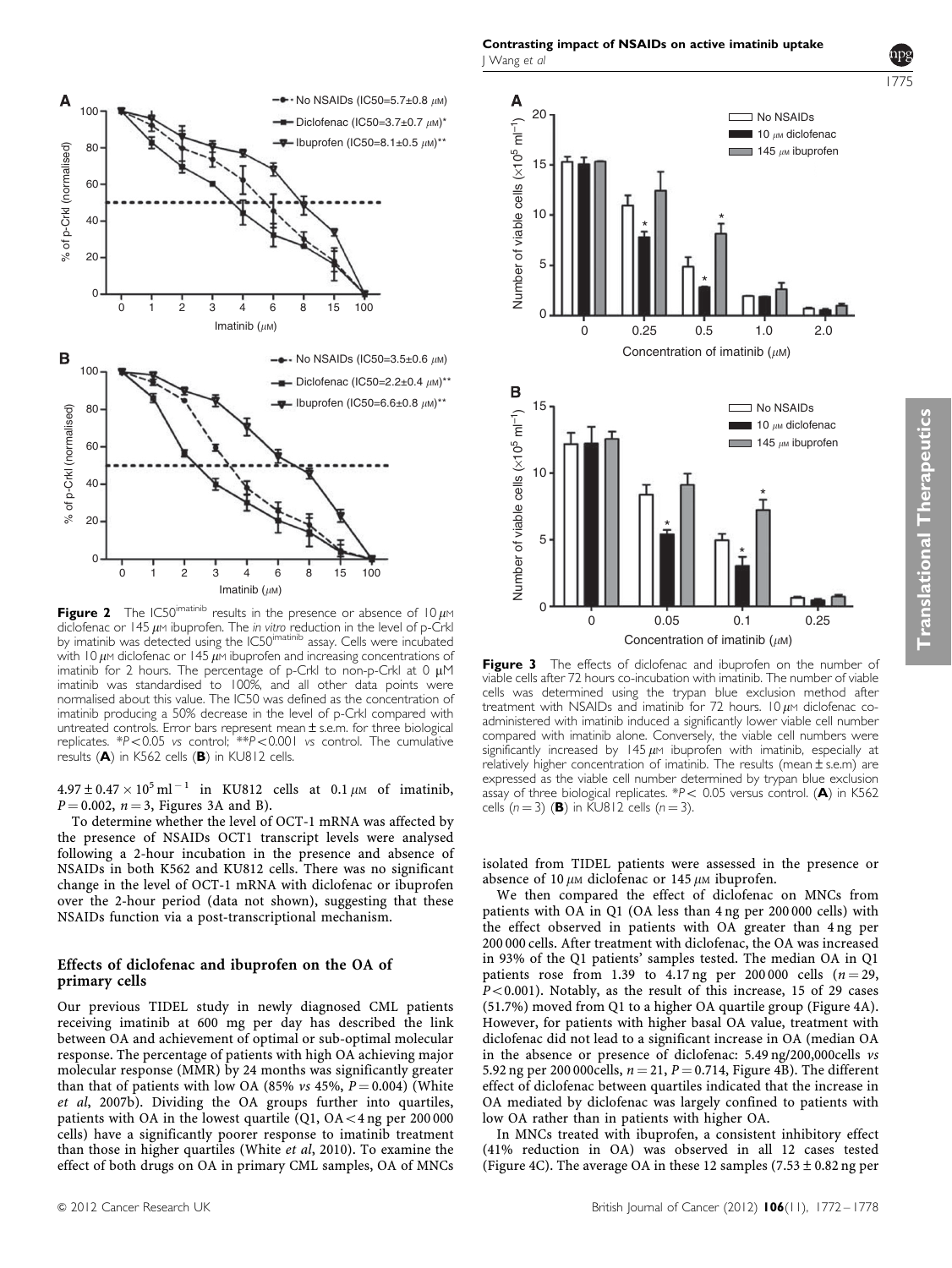<span id="page-4-0"></span>

Contrasting impact of NSAIDs on active imatinib uptake

Figure 4 The effects of diclofenac or ibuprofen on OA in primary MNCs. OCT-1 activity assays were performed with fresh or frozen MNCs isolated from the blood of newly diagnosed patients with CML. Box-plots display the median value, the minimum and maximum value of OA.  $(A)$  10  $\mu$ m diclofenac increased OA in patients with basal OA less than 4 ng per 200 000 cells ( $n = 29$ ). (B) No significant increase was observed in patients with basal OA greater than  $4 \text{ ng per } 200\,000$  cells  $(n = 21)$ . (C) Decreased OA in MNCs from de-novo CP-CML patients were observed after treatment of 145  $\mu$ m ibuprofen (n = 12). (D) Ibuprofen downregulated OA in healthy donors  $(n = 6)$ .

200 000 cells, range 3.53–14.52) was significantly reduced  $(4.30 \pm 0.52$  ng per 200 000 cells, range 1.53–7.85, P<0.001) after the treatment with ibuprofen.

In addition, we have examined the effect of diclofenac  $(n = 10)$ or ibuprofen ( $n = 6$ ) on MNCs collected from normal individuals. Diclofenac did not result in a significant change in OA (data not shown), however, a 50% decrease in OA was observed following ibuprofen treatment (OA before treatment: 3.70±0.45 ng per 200 000 cells, range 2.21–4.89; OA post treatment: 1.83±0.26 ng per 200 000 cells, range 1.41-2.82,  $P < 0.001$ , Figure 4D).

# The impact of diclofenac on the IC50<sup>imatinib</sup> in primary cells

As diclofenac resulted in a significant increase in OA in MNCs of CP-CML patients, its impact on in vitro kinase inhibition was determined in 9 de novo CP-CML patients. Patients were chosen based on the availability of sufficient fresh blood cells for this analysis, not on the basis of OA. The median IC50<sup>imatinib</sup> of this group was 1.2  $\mu$ M (range 0.5–1.7  $\mu$ M). A significant reduction was observed when diclofenac was added (median IC50imatinib reduced to 0.75  $\mu$ M, range 0.25-1.15  $\mu$ M,  $P = 0.018$ , Figure 5).

## DISCUSSION

The interaction between NSAIDs and OCT-1 remains unknown but has significant potential to impact response to imatinib. Here we investigate the potential involvement of NSAIDs in targeted cancer therapy where transport of the anti-leukaemic drug into leukaemic cells has a major role in patient response. Twelve NSAIDs were selected in this study; including the commonly used diclofenac, ibuprofen, naproxen, and celecoxib. Their effects on OCT-1 were first validated in assays of imatinib uptake (IUR). Two NSAIDs with the most significant effects on OA, diclofenac and ibuprofen, were then chosen for IC50<sup>imatinib</sup> and cell proliferation assays using CML cell lines.

As OCT-1 is the major active influx transporter for imatinib, OA is a strong predictor of response to imatinib treatment in de novo



Figure 5 The impact of diclofenac on the IC50<sup>imatinib</sup> in primary MNCs from de-novo CP-CML patients. Mononuclear cells samples from 9 de-novo CP-CML patients were incubated with  $10 \mu$ M diclofenac and increasing concentrations of imatinib for 2 hours. The percentage of p-Crkl to non-p-Crkl at  $0 \mu$ M imatinib was standardised to 100%. All other data points were normalised about this value. The IC50 was defined as the concentration of imatinib achieving a 50% decrease of p-Crkl compared with no imatinib controls. When there were sufficient MNCs, analysis was performed in duplicate. Box-plots display the median value, the minimum and maximum value of OA.

CML patients (White et al[, 2005, 2007a\). Here our data](#page-6-0) [demonstrated that OA was increased in BCR-ABL-positive cell](#page-6-0) [lines \(K562 and KU812\) by diclofenac. Importantly, this increase](#page-6-0) [in OA translated to a significant increase in BCR-ABL kinase](#page-6-0) [inhibition](#page-6-0) [as](#page-6-0) [demonstrated](#page-6-0) [by](#page-6-0) [a](#page-6-0) [reduction](#page-6-0) [in](#page-6-0) [the](#page-6-0) [IC50](#page-6-0)<sup>imatinib</sup> in [both cell lines. This finding also highlights, in line with our](#page-6-0) previous studies (White et al[, 2007b\), the correlation between](#page-6-0) [OA](#page-6-0) [and](#page-6-0) [IC50](#page-6-0)imatini[b. In addition, trypan blue exclusion assays](#page-6-0) [provided further evidence that by increasing functional OA and](#page-6-0) [tyrosine kinase inhibition, diclofenac in combination with](#page-6-0) [imatinib results in a significant reduction in viable cell numbers.](#page-6-0)

Interestingly, the effect of diclofenac was also observed in CML patients' samples. In 93% of MNCs samples from CML patients with basal OA less than 4 ng per 200 000 cells (Q1), we demonstrated a significant increase in OA in the presence of diclofenac at clinically relevant concentrations. Importantly, 51.7% of Q1 cases tested increased from Q1 to higher quartiles. From a clinical perspective, this increase is of greater significance for the Q1 patients who have a particularly poor outcome on standard imatinib therapy. On the basis of the TIDEL data this may significantly increase the probability of these patients achieving a MMR, and significantly reduce the risk of suboptimal response or imatinib failure (White et al[, 2010\). However, diclofenac did not](#page-6-0) [significantly increase OA in cells from patients with higher OA.](#page-6-0) [This differential effect of diclofenac in patients with higher OA](#page-6-0) [suggested that this population may not be targeted as well as Q1 by](#page-6-0) [diclofenac intervention.](#page-6-0)

When applied to MNCs from healthy donors, diclofenac did not mediate the same effect as seen in CML patients, implicating a role for BCR-ABL or disease-related processes in this interaction. These findings raise the possibility that combination therapy with imatinib plus diclofenac may be more effective than imatinib alone, although not adding greatly to the toxicity of the therapy. Importantly from a clinical perspective, this may translate to an increase in the probability of patients with low OA achieving a MMR, and a significantly reduced risk of suboptimal response or imatinib failure. In addition, this strategy may also benefit patients with low OA by allowing for a lower/standard dosage of imatinib (400 mg per day) without adding greatly to the toxicity commonly observed when higher doses of imatinib are used (600 or 800 mg per day). However, extrapolations of in vitro effects to in vivo effects and clinical response will require careful validation.

Another interesting finding in this study is that NSAIDs can exhibit divergent effects on OA in CML cell lines. Although all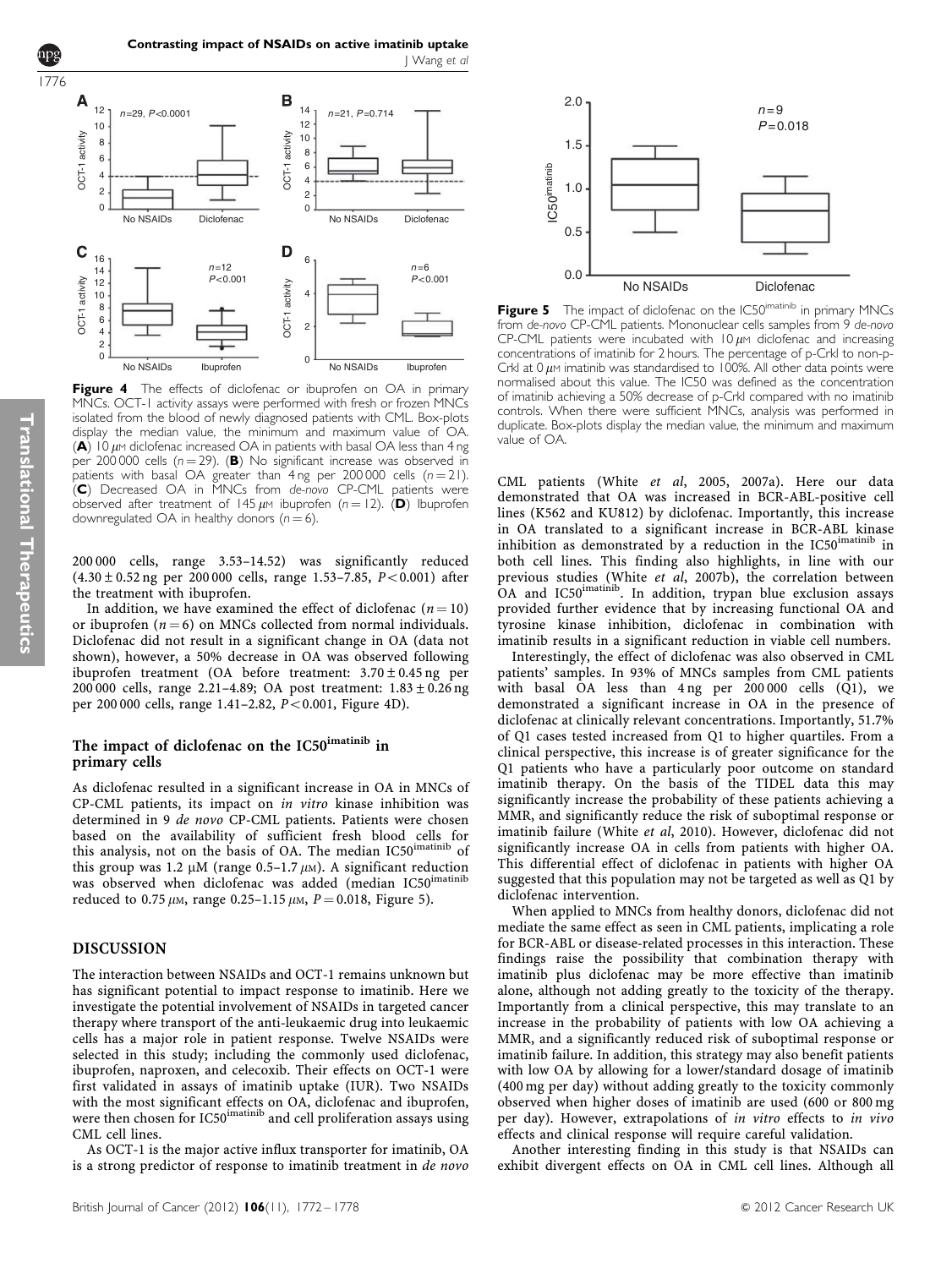<span id="page-5-0"></span>NSAIDs have antipyretic, analgesic, and anti-inflammatory properties, there are several important differences in their activities that are mostly due to their affinity towards COX enzyme isoforms: COX-1 and COX-2. In CML, it was reported that expression of COX-2 was significantly higher in CML than in healthy volunteers and the increasing levels of COX-2 were significantly associated with shorter survival (Giles et al[, 2002\). Therefore several studies](#page-6-0) [have been conducted to investigate the role of COX-2 in imatinib](#page-6-0) [resistance and the use of COX-2 inhibitors as an alternative](#page-6-0) [therapy. It has been reported that celecoxib, a COX-2 inhibitor,](#page-6-0) [reduced cell growth with arrest of the cell cycle at G0/G1 phase and](#page-6-0) [induction of apoptosis by inhibiting NF-](#page-6-0)kB activation in K562 cells (Subhashini et al[, 2005\). In imatinib-resistant K562 \(IR-K562\)](#page-6-0) [cells, over-expression of COX-2 and MDR-1 were observed and in](#page-6-0) [addition, celecoxib could induce cell apoptosis by inhibiting COX-](#page-6-0)2 and MDR-1 (Arunasree et al, 2008), probably through the PGE2 [cAMP-PKC-mediated pathway \(Kalle](#page-6-0) et al, 2010). However, we did [not observe any universal effect among COX-2 inhibitors in this](#page-6-0) [study. Although sharing similar COX-2 selectivity with diclofenac](#page-6-0) [\(Rich, 2001\), celecoxib, as well as another more potent selective](#page-6-0) [COX-2 inhibitor, rofecoxib, had no significant impact on imatinib](#page-6-0) [uptake via OCT-1 in K562 or KU812 cells. This finding suggests](#page-6-0) [that COX-2 inhibitors are unlikely to be the critical mediator of the](#page-6-0) [interaction between OCT-1 and diclofenac observed in this study.](#page-6-0)

Unexpectedly, although diclofenac increased OA significantly, ibuprofen significantly decreased the OA in both K562 and KU812 cells. This effect on OA translated into an increase in IC50<sup>imatinib</sup> and cell growth in the presence of imatinib. Given the common administration and over-the-counter access of ibuprofen, this finding is likely to be of significant clinical relevance. Unlike diclofenac, the effect of ibuprofen is also observed in normal cells to the same extent as leukaemic cells, suggesting that the mechanisms of these two interactions are different.

The various effects of NSAIDs on OCT-1-mediated DDI is in contrast with a previous study reporting that diclofenac, ibuprofen, indomethacin and sulindac could all significantly inhibit OCT1-mediated TEA uptake ([Khamdang](#page-6-0) et al, 2002). [However, it should be noted that the concentration of NSAIDs](#page-6-0) used in that study (0.5  $\mu$ [M\) was much higher than the concentra](#page-6-0)[tions used in our study. Given that the mean maximum plasma](#page-6-0) [concentration \(Cmax\) of diclofenac after a single dose of 50 mg in](#page-6-0) healthy volunteers is  $5 \mu M$  (Siu et al, 2000; Juhlin et al, 2004), the [dose used in this study is more relevant to the clinical setting.](#page-6-0) Similarly, the concentration of ibuprofen used here  $(145 \mu M,$  equal to 30  $\mu$ g ml<sup>-[1](#page-6-0)</sup>[\) is determined according to the clinically achievable](#page-6-0) level  $(\text{Cmax} = 37 \,\mu\text{g m} \text{m}^{-1})$  $(\text{Cmax} = 37 \,\mu\text{g m} \text{m}^{-1})$  $(\text{Cmax} = 37 \,\mu\text{g m} \text{m}^{-1})$ [, after 400 mg single administration in](#page-6-0) healthy volunteers) (Bramlage and Goldis, 2008). Although this concentration is also lower than  $0.5 \mu$ M, it is still much higher

#### REFERENCES

- Apiwattanakul N, Sekine T, Chairoungdua A, Kanai Y, Nakajima N, Sophasan S, Endou H (1999) Transport properties of nonsteroidal anti-inflammatory drugs by organic anion transporter 1 expressed in Xenopus laevis oocytes. Mol Pharmacol 55(5): 847–854
- Arunasree KM, Roy KR, Anilkumar K, Aparna A, Reddy GV, Reddanna P (2008) Imatinib-resistant K562 cells are more sensitive to celecoxib, a selective COX-2 inhibitor: Role of COX-2 and MDR-1. Leuk Res 32(6): 855–864
- Bachmakov I, Glaeser H, Fromm MF, Konig J (2008) Interaction of oral antidiabetic drugs with hepatic uptake transporters: focus on organic anion transporting polypeptides and organic cation transporter 1. Diabetes 57(6): 1463–1469
- Bjorkman D (1998) Nonsteroidal anti-inflammatory drug-associated toxicity of the liver, lower gastrointestinal tract, and esophagus. Am J Med 105(5 A): 17S–21S
- Bramlage P, Goldis A (2008) Bioequivalence study of three ibuprofen formulations after single dose administration in healthy volunteers. BMC Pharmacol 8: 1471–1487

(up to 20-fold) than other NSAIDs selected in the current work. As it has been shown that NSAIDs are not substrates of OCT transporters (Khamdang et al[, 2002\), it is unlikely that ibuprofen](#page-6-0) [inhibits imatinib uptake by competing for OCT-1. Molecular](#page-6-0) [structural analysis is necessary to further understand the interac](#page-6-0)[tion between ibuprofen and imatinib at the binding site of OCT-1.](#page-6-0)

We did not observe changes in OCT-1 mRNA that could explain the differences in imatinib uptake and intracellular level. Thus, the major cause of increased OA and kinase inhibition in these shortterm assays may be from the effects of these drugs on the post-transcriptional regulation of OCT-1. So far a number of posttranscriptional mechanisms for OCT-1 modulation have been reported, including protein kinase A phosphorylation sites which can affect transporter regulation and substrate specificity (Ciarimboli et al[, 2004; Ciarimboli](#page-6-0) et al, 2005; Holle et al, 2011). [Other regulatory pathways identified in transfected Chinese](#page-6-0) [hamster](#page-6-0) [ovary](#page-6-0) [cells](#page-6-0) [include](#page-6-0) [p56](#page-6-0)<sup>lck</sup>, calmodulin and the calmodulin-dependent protein kinase II (Ciarimboli et al, 2004). However, the mechanisms underlining OCT-1 regulation in leukaemic cells remains unknown. Further studies are required to establish whether these drugs affect these pathways or impact on OCT-1 transcript or protein levels over longer time periods, or with constant in vivo exposure as would occur clinically. Better understanding of OCT-1 regulation and imatinib influx may lead to additional approaches and drug candidates to enhance imatinib efficacy in CML.

In conclusion, this study provides evidence for interactions between selected NSAIDs and imatinib that directly impact on leukaemic cell response, suggesting that these drugs have the potential to impact significantly on CML patient outcome. The effect of NSAIDs on OA was highly selective suggesting that the mechanism is not related to direct COX inhibition and further studies are required to establish the nature of the interaction in leukaemic cells. Although drugs such as diclofenac may have a positive influence on imatinib efficacy, this is in contrast to the effect seen with ibuprofen suggesting caution is required when administrating NSAIDs to CML patients on imatinib treatment.

#### ACKNOWLEDGEMENTS

This work was supported by funding from the Leukemia & Lymphoma Society (USA). We acknowledge the support of Novartis Pharmaceuticals for providing the Imatinib mesylate, together with labeled imatinib  $($ [<sup>14</sup>C]-STI571).

Supplementary Information accompanies the paper on British Journal of Cancer website [\(http://www.nature.com/bjc](http://www.nature.com/bjc))

- Ciarimboli G, Koepsell H, Iordanova M, Gorboulev V, Dürner B, Lang D, Edemir B, Schröter R, Van Le T, Schlatter E (2005) Individual PKC-phosphorylation sites in organic cation transporter 1 determine substrate selectivity and transport regulation. *J Am Soc Nephrol* 16(6): 1562–1570
- Ciarimboli G, Struwe K, Arndt P, Gorboulev V, Koepsell H, Schlatter E, Hirsch JR (2004) Regulation of the human organic cation transporter hOCT1. J Cell Physiol 201(3): 420–428
- Cortes JE, Baccarani M, Guilhot F, Druker BJ, Branford S, Kim DW, Pane F, Pasquini R, Goldberg SL, Kalaycio M, Moiraghi B, Rowe JM, Tothova E, De Souza C, Rudoltz M, Yu R, Krahnke T, Kantarjian HM, Radich JP, Hughes TP (2010) Phase III, randomized, open-label study of daily imatinib mesylate 400 mg versus 800 mg in patients with newly diagnosed, previously untreated chronic myeloid leukemia in chronic phase using molecular end points: tyrosine kinase inhibitor optimization and selectivity study. J Clin Oncol 28(3): 424–430

1777